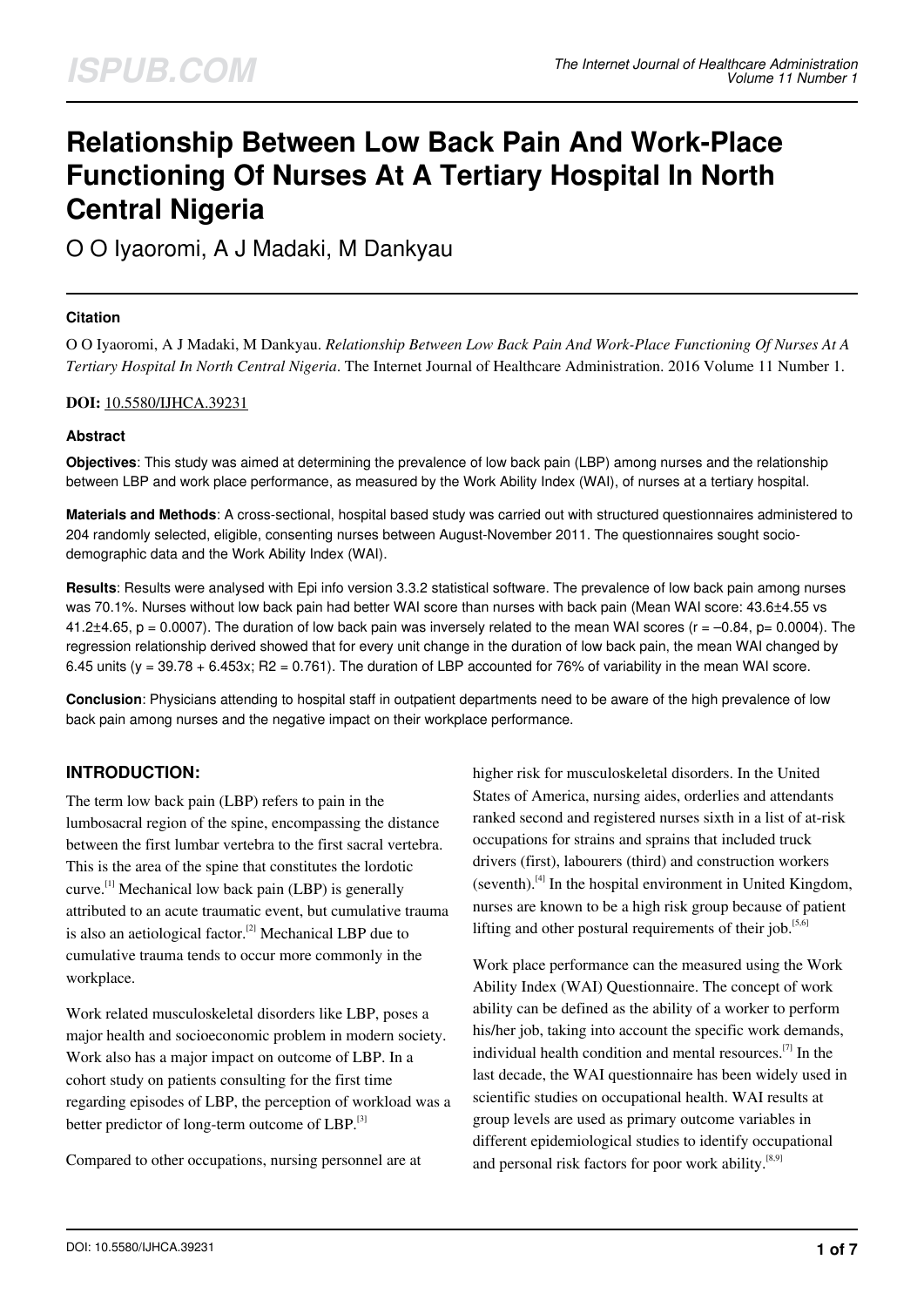Professional Nursing work is characterized by physical activity involving constant motion inside the ward and hospital.<sup>[10,11]</sup> Nurses are required to lift and transport patients or equipment, often in difficult environment particularly in Africa where lifting aids are not always available or practicable.<sup>[12]</sup>

A higher prevalence of LBP has often been shown among health care workers when compared to other hospital and industrial workers. Several authors in industrialized nations report annual prevalence of LBP in nurses varying from 73%-76%.<sup>[6,7,13]</sup> A study carried out in a rural hospital in Southern Nigeria revealed a prevalence rate of 69% among nurses.<sup>[14]</sup> The impact of LBP on the nursing work force may result in adverse consequences at the organizational level as well as through increased absenteeism, lost work time, burn out, decreased retention, high turnover, and threatened recruitment.<sup>[15]</sup>

The implication of this disabling injury includes serious financial burden on healthcare organizations, increase in the cost of back pain treatment, surgery as a result of back pain, increase in employer liability and loss of experienced nursing staff.<sup>[16]</sup> Nursing has suffered severe brain drain like most other health professions in Nigeria in recent years. Many nurses have immigrated to Europe, Canada and the oil rich middle-east countries in search of better life and conditions of service. This has contributed to inadequate staffing and increased risk of LBP among nurses.  $[17-19]$  Since nurses are already at risk for LBP, a reduction in professional nursing staff and other changes in nursing care delivery are likely to lead to even higher rates of LBP.<sup>[20]</sup>

 In developed countries, there are regulations which define limitations regarding execution of jobs connected to physical effort and transporting heavy materials and constrained body position.[21] In America, the Association of Occupational Health Professionals in Healthcare (AOHP) supports actions, policies and laws that will help to establish a safer environment of care for nurses and patients as it relates to safer patient handling and prevention of injuries.<sup>[22]</sup>

This study is aimed at determining the prevalence of low back pain and the relationship between LBP and the performance of nurses in the workplace. With this study, awareness on the health needs of nurses in relation to back pain and their performance will be created which will help to develop regulations that will protect the interest of nurses at the work place.

# **METHODS:**

This study was carried out at a tertiary hospital in North Central Nigeria. Ethical approval was obtained from the Health Research Ethics committee of the Hospital. A crosssectional, comparative, hospital-based design was used for this study with 204 respondents. A semi-structured questionnaire was validated by a jury of experts involved in the management of back pain namely an orthopaedic surgeon, a family physician, a nurse and a physiotherapist. The semi-structured pre-tested questionnaires were administered to eligible nurses by the researcher. The questionnaire sought information on socio-demographic data, Work Ability Index (WAI) with the WAI questionnaire.

The, weight, height and body mass index were also evaluated. The weight of each participant was determined using a standard Camry model analogue bathroom weighing scale. This was standardized with a 2kg sand bag. Weights were taken to the nearest 0.1 kg in light clothing without any other accessories. The weighing scale was adjusted for 'zero error' before each respondent was weighed and parallax error was also avoided when reading the values for each respondent. Standing height of study subjects was measured with a Seca model stadiometer mounted on a wall, with subjects facing forwards, without headgear or footwear and measured to the nearest 0.1 centimetre. It was ensured that participant's heels touched the wall and that the height of the hairdo was excluded from the measurement. The Body Mass Index (BMI) of each participant was determined using the formula:  $BMI = W(Kg)/H(m)$ 

Where W=Weight in kilograms; H=Height in metres.

A value of less than  $18.5 \text{kg/m}^2$  is underweight, 18.5-24.99 $\text{kg/m}^2$  is appropriate weight, 25-29.99 $\text{kg/m}^2$  is overweight,  $30-34.99$ kg/m<sup>2</sup> is grade I obesity,  $35-39.99Kg/m^2$  is grade II obesity and greater than or equal to  $40\text{kg/m}^2$  is grade III obesity or morbid obesity.<sup>[23]</sup>

Work ability was assessed with the modified version of the Work Ability Index (WAI) questionnaire. The WAI questionnaire is a self-administered questionnaire which consists of seven items on (1) subjective estimation of current work ability compared with life time best, (2) subjective work ability in relation to the physical and mental demands of work, (3) number of diagnosed diseases, (4) subjective estimation of work impairment due to diseases, (5) sickness absenteeism during the past year, (6) own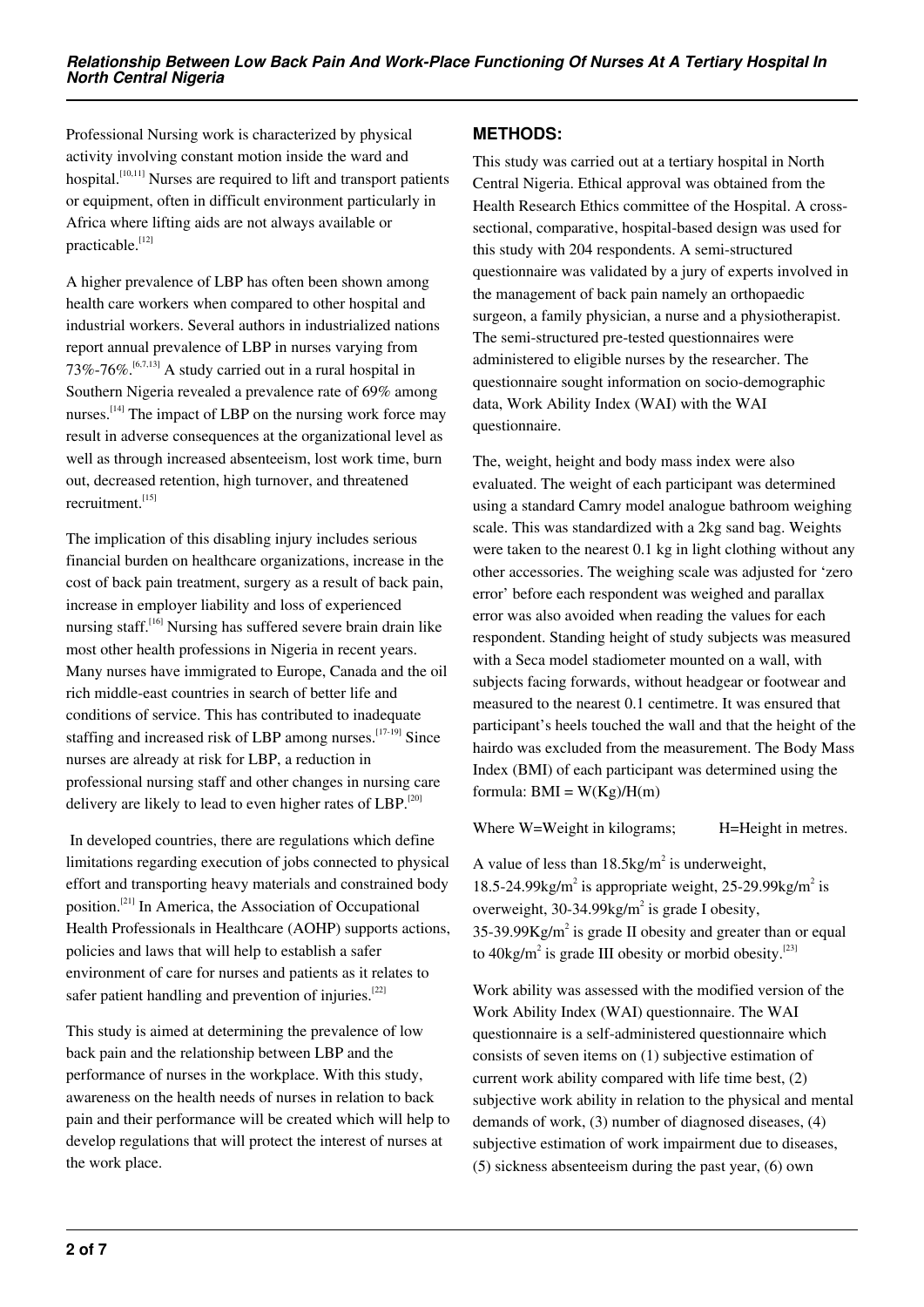prognosis of work ability after 2 years, and (7) psychological resources (enjoying daily tasks, activity and life spirit, optimism about the future). The final index score ranges from 7-49, and is divided into four work ability categories as poor (7-27 points), moderate (28-36 points), good (37-43 points), and excellent (44-49 points). The participants marked a value for each question.<sup>[24]</sup> The total score for each participant was collated by the researchers.

The data was analysed after it was entered into Epi info version 3.3.2 statistical software (CDC, Atlanta, Georgia, and U.S.A.). The prevalence of LBP was determined as a simple proportion of those with LBP out of the total number of nurses studied. Relationship between LBP and work-place functioning was assessed using both  $[2 \text{ and } Fh$  coefficient tests. A confidence interval of 95% was used in this study and a P value of less than 0.05 was considered significant.

# **RESULTS**

The socio-demographic characteristics the respondents are shown in Table 1.

A total of 204 nurse respondents had valid questionnaires, 28(13.7%) males and 176(86.3%) females, their age ranged from 22 to 53 years with mean age of  $42.8 \pm 8.5$  years.

## **Table 1**

Socio-demographic characteristics of respondents

| Variable                              | Frequency | Percent % |
|---------------------------------------|-----------|-----------|
| Gender                                |           |           |
| Male                                  | 28        | 13.7      |
| Female                                | 176       | 86.3      |
| Age (years)                           |           |           |
| <30                                   | 23        | 11.3      |
| $30 - 40$                             | 53        | 26.0      |
| $41 - 50$                             | 86        | 42.2      |
| >51                                   | 42        | 20.5      |
| <b>Marital</b> status                 |           |           |
| Single                                | 31        | 15.2      |
| Married                               | 159       | 77.9      |
| Widowed                               | 14        | 6.9       |
| Religion                              |           |           |
| Christianity                          | 196       | 96.1      |
| Islam                                 | 8         | 3.9       |
| <b>Educational qualification</b>      |           |           |
| $*$ RN                                | 19        | 9.3       |
| **RNM                                 | 115       | 56.4      |
| ***OAQ                                | 70        | 34.3      |
| <b>Nursing cadre</b>                  |           |           |
| CNO                                   | 68        | 33.3      |
| ACNO                                  | 33        | 16.2      |
| PNO                                   | 37        | 18.1      |
| SNO                                   | 6         | 2.9       |
| NO <sub>I</sub>                       | 33        | 16.2      |
| NO <sub>II</sub>                      | 27        | 13.2      |
| Years at work (years)                 |           |           |
| <10                                   | 54        | 26.5      |
| $10 - 20$                             | 65        | 31.9      |
| $21 - 30$                             | 76        | 37.3      |
| >30                                   | 9         | 4.4       |
| <b>Engaging in Leisure activities</b> |           |           |
| No                                    | 51        | 25        |
| Yes                                   | 153       | 75        |
|                                       |           |           |

\* RN = Registered Nurse \*\* RNM = Registered NurseMidwife

\*\*\* OAQ = other additional qualifications (B.Sc, Diploma etc)

## **Body Mass Index (BMI) of participants**

Table 2 below indicates that the largest proportion of the respondents (53.4%) was overweight.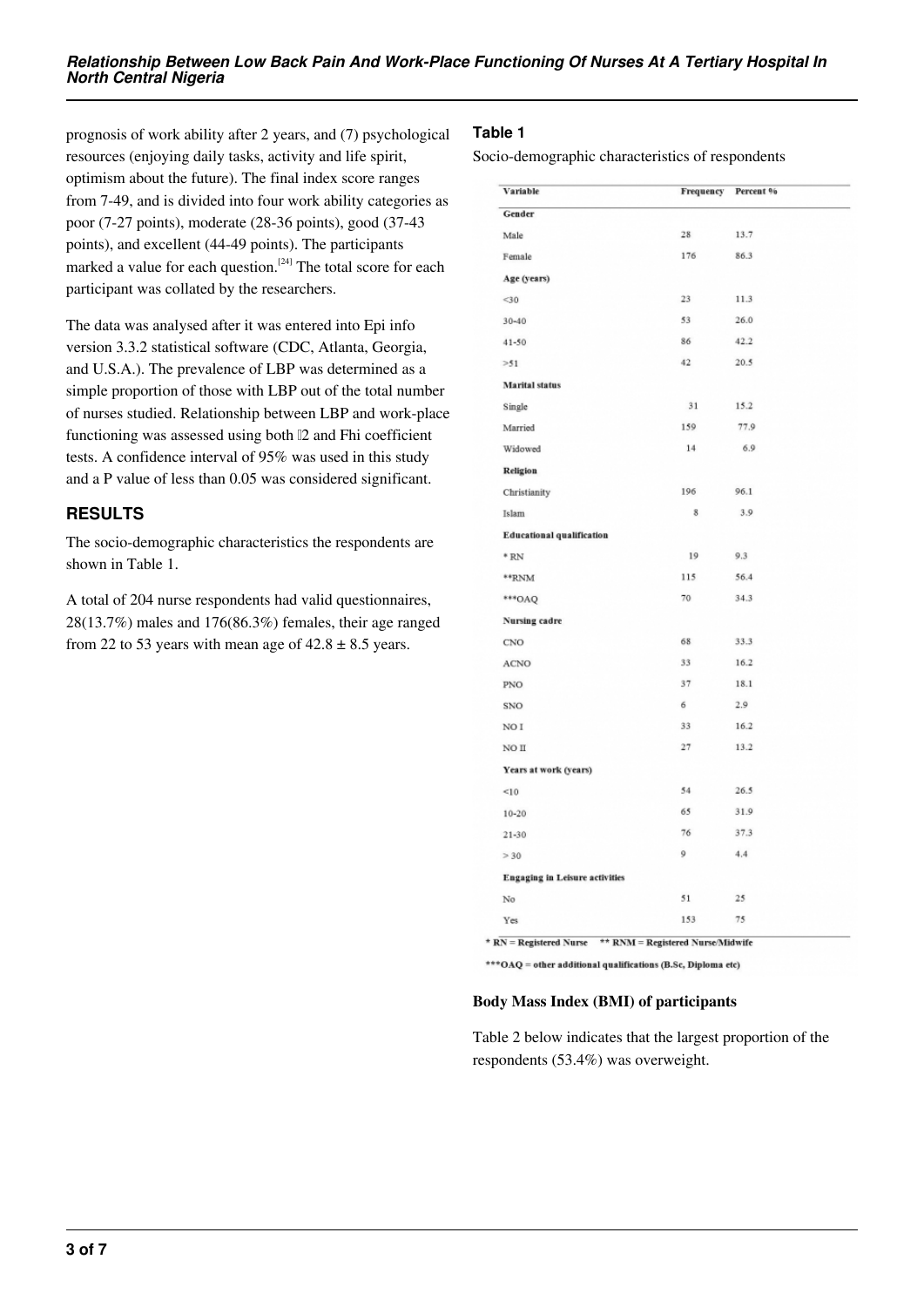## **Table 2**

Body Mass Index distribution of participants

| $BMI$ (kg/ $M2$ )             | No. of       | Percent % |
|-------------------------------|--------------|-----------|
|                               | participants |           |
| $<$ 18.5 (Underweight)        | 1            | 0.5       |
| 18.5-24.99 (Normal)           | 39           | 19.0      |
| 25-29.99 (Overweight)         | 109          | 53.4      |
| 30.0-34.99 (Class I obesity)  | 42           | 20.5      |
| 35-39.99 (Class II obesity)   | 10           | 4.9       |
| $\geq$ 40 (Class III obesity) | 3            | 1.7       |
|                               |              |           |

#### **Prevalence of low back pain among nurses**

The overall prevalence of low back pain was 70.1% with confidence limit of 62.8%-75.8%.

#### **Work ability index and low back pain (LBP) in nurses**

Results indicate that 41.7% (85) of the nurses had excellent work ability index scores; 45.0% (92) had good score; 12.3% (25) had moderate score, while  $1\%$  (2) had poor work ability index score. There was a significant difference in mean WAI score between nurses with LBP, 41.2±4.6 and those without LBP,  $43.6\pm4.55$  ( $p = 0.0007$ ). Other details are in table 3 below:

#### **Table 3**

Work Ability Index score of participants

| WAI score         | No of participants | Percent % |
|-------------------|--------------------|-----------|
| 44-49 (Excellent) | 85                 | 41.7      |
| 37-43(Good)       | 92                 | 45.0      |
| 28-36 (Moderate)  | 25                 | 12.3      |
| $7-27$ (poor)     | 2                  | 1.0       |
| Total             | 204                | 100       |
|                   |                    |           |

## **Relationship between duration of low back pain and mean work ability index (WAI) scores**

The duration of LBP was inversely related to the mean WAI scores with the Pearson coefficient of correlation (r) of – 0.84, p= 0.0004. This relationship was further tested with regression analysis to attempt prediction of the mean WAI scores if the duration of low back pain is known. The regression relationship shown below revealed that for every

unit change in the duration of low back pain, the mean WAI changes by 6.45 units (y =  $39.78 + 6.453x$ ; R2 = 0.761). Also, the duration of low back pain account for 76% of variability in the mean WAI score. Figure 1 shows the scatter plot of the result.

## **Figure 1**

Scatter plot showing relationship between the duration of low back pain and mean Work Ability Index Score



## **DISCUSSION:**

The hospital prevalence of LBP among nurses in this study was 70.1%. This is consistent with other studies which revealed life time prevalence rates of LBP of  $80\%$  in USA,<sup>[9]</sup> 70.8% in Nigeria,<sup>[12]</sup> 87% in Germany,<sup>[25]</sup> 82.03% in Taiwan  $[26]$  and 61% in Thailand.<sup>[27]</sup> Several studies from China and Netherlands have reported slightly lower annual prevalence rates of LBP in nurses varying between 45% and 58%.<sup>[8]</sup> Comparing these studies might be difficult as definitions of the term LBP vary considerably. Furthermore, the heterogeneity of different nursing populations could be responsible. The high prevalence rate of LBP among nurses has been attributed to numerous factors such as physical load and work posture; psychosocial factors such as personality and psychosomatic symptoms.[28] These factors were most likely responsible for the high prevalence in our study. Fiftythree percent of the respondents were overweight. An additional, 20.5% had Class I Obesity and 4.9% had Class II Obesity. While not conclusive, studies have shown an increase in back pain in obese women.<sup>[29]</sup> Individuals with BMI<30 are at minimal risk of developing low back pain, moderate risk in those with BMI>30, and BMI>40 indicates a higher risk.<sup>[30]</sup> Overweight and obesity may have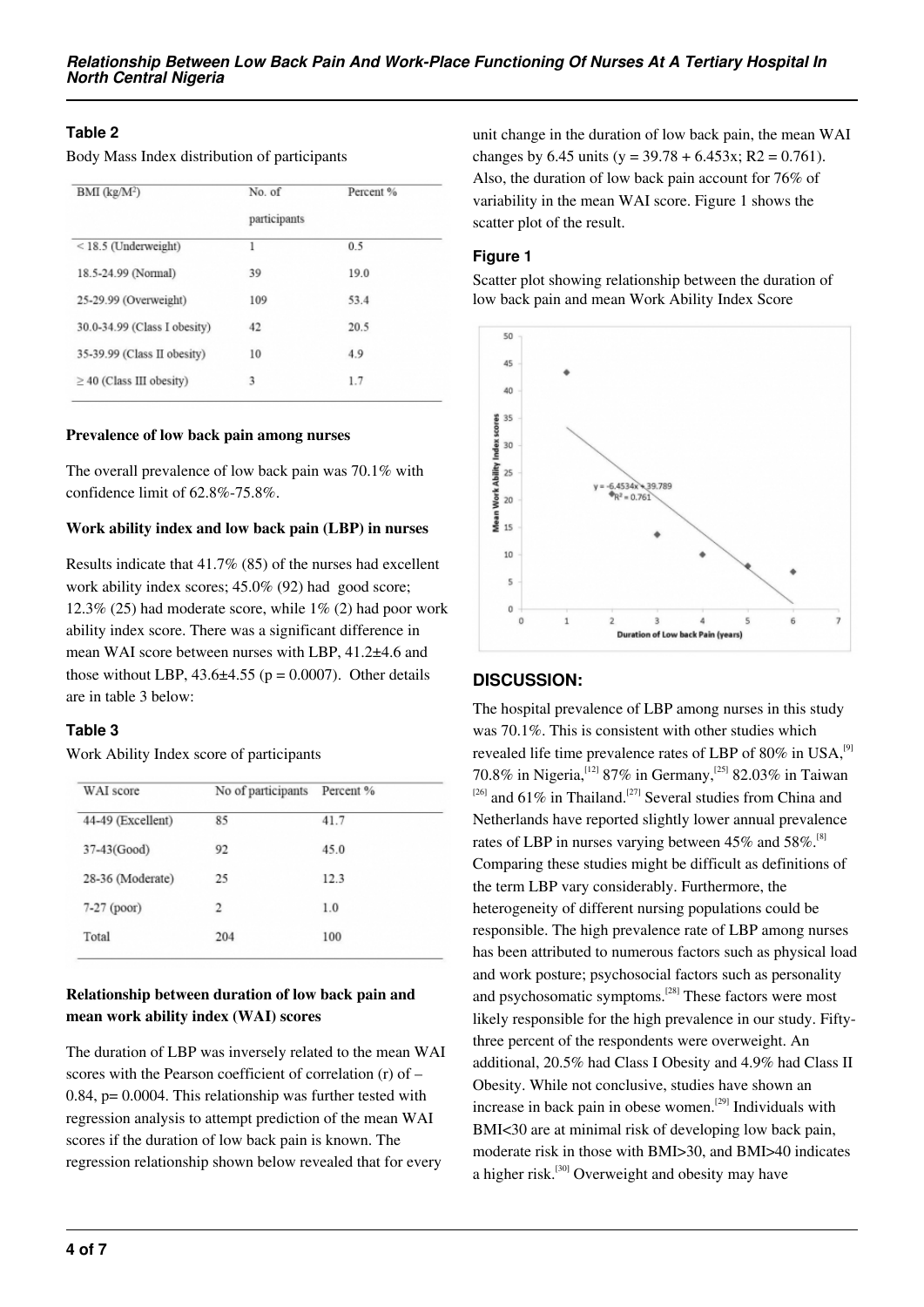contributed to back pain in the respondents.

The mean WAI of nurses with LBP was 41.2 while the mean WAI of nurses without LBP was 43.1. The study showed that, there was a significant difference in mean WAI scores of nurses with LBP and those without LBP. This result is consistent with studies of Italian nurses and the report of an International congress held in  $2004$ .<sup>[8,9]</sup> Since workers differ with regard to their capacities and demands of their work, their work ability is differently affected by a particular illness or limitation.<sup>[31]</sup>

The relationship of LBP with workplace functioning can be complex. Individuals may experience impairment or disability at work because of LBP whether the latter was directly caused by job-related factors or not. The degree to which ability to work is impaired is often dependent on the physical demands of the job. Furthermore, when an individual experiences a LBP, it may be a new occurrence or an exacerbation of an existing condition. Again, originally it may have been directly caused by work or by non-workrelated factors. Thus, the relationship between work functioning and LBP may be direct in some cases, but not in others.[32]

# **CONCLUSION:**

This study has unveiled a high prevalence (70.1%) of low back pain among nurses in a tertiary hospital in Jos, Nigeria. Nurses without LBP had a better WAI score than nurses with back pain, and the duration of low back pain accounted for 76% of variability in the mean WAI score.

In view of these findings, Physicians taking care of Nurses in staff clinics ought to be aware of the high prevalence and the negative effects on work place functioning. Hence, courses on back care ergonomics and patient transfer could assist in prevention, and hospital administrators should be informed to provide appropriate lifting equipment.

# **TAKE HOME MESSAGE**

Low back pain is a common musculoskeletal injury among nurses in Nigerian hospitals

Nurses with Low Back Pain are more likely to have reduced work performance.

The longer the duration of Low Back pain among nurses, the higher the loss in work performance.

#### **References**

1. Kravitz L, Andrew R. Fitness and low back pain. (Accessed 7th Apr 2015). Available from: http://www.drlenkravitz.com/Articles/lowbackpain.html 2. Heuch I, Hagen K, Hench I Nygard JA. The impact of body mass index on the prevalence of LBP. Spine. 2010;35(7):764-8. 3. Lonnberg F, Pedersen PA, Siersma V. Early Predictors of long term outcome of LBP; results of a 22year prospective cohort study in general practice. Fam Pract. 2010;27:609-14. 4. United States Bureau of Labour and Statistics. Lost time injuries and Illness: characteristics and resulting time away from work. 2012. Washington DC: BLS 2004. BLS Publication. 5. Maul I, Laubli T, Klipsten AT. Course of low back among nurses: a longitudinal study across 8 years. Occup Env Med. 2003;60:497–500. 6. Roupa Z, Vassilopoulos A, Sotiropolouno P. The problem of low back pain in nursing staff and its effect on human activity. Health Science Journal. 2008;2:219–25. 7. Bryns G, Reeder G, Jim G, Pachis K. Risk factors for work–related low back pain in registered nurses and potential obstacles in using mechanical lifting equipment. J Occup Env Hyg. 2004;1:11-21. 8. Comerino D, Conway PM, Van der Heijden BI, Hasselhom HM. Age-dependent relationships between work

ability, thinking of quitting the job and actual leaving among Italian Nurses: a longitudinal study. Int J Nurs Stud. 2008;45(11):1645–57.

9. Wright P. Assessment and promotion of work-ability. In: Costa G, Goedhard WJA and Ilmarinen J. editors.

Assessment and Promotion of Work Ability, Health and Well-being of Ageing Workers. International Congress Series 1280. Netherlands. Elsevier. 2005;1-432. 10. Schoenfisch AL, Lipscomb HJ, Pompeii LA, Myers DJ, Dement JM. Musculoskeletal injuries among hospital patient care staff before and after implementation of patient lift and transfer equipment Scand J Work Environ Health.

2013;39(1):27-36.

11. Tucker AL, Spear J. Occupational failures and interruptions in hospital nursing. Health Serv Res 2006; 41:643-62.

12. Sikiru L and Shmaila H. Prevalence and risk factors for LBP among nurses in Africa: Nigeria and Ethiopian specialized hospital survey study. East Afr J Public Health  $2009:6(1):22-5.$ 

13. June KJ and Cho SH. LBP and work related factors among nurses in ICUs. J Clin Nur. 2001;20(3-4):479-87. 14. Omokhodion FO, Umar US, Ogunnowo BE. Prevalence of LBP among staff in a rural hospital in Nigeria. Occup Med. 2000:50:107-10.

15. De Castro AB. Handle with care: The American Nurses Association's Campaign to Address Work-related Musculoskeletal Disorders. Online J Issues Nurs 2004;9(3):3-4

16. Choo YM, Geita R, Quek PS. Back pain among nurses. Singapore. Nursing Journal. 2001;28(4):21-25.

17. Raufu A. Nigerian health authorities worry over exodus of nurses. BMJ. 2002;352:65.

18. Pang T, Lanary MA, Haines A. Brain drain and health professionals: a global problem needs global solutions. BMJ. 2002;324:499-500.

19. Stillwell B, Diallo K, Zun P, Vuljicic M, Adams O, Dai Poz M. Migration of health workers from developing countries: Strategic approach to its management. Bull World Health Organ. 2004;82:595-600.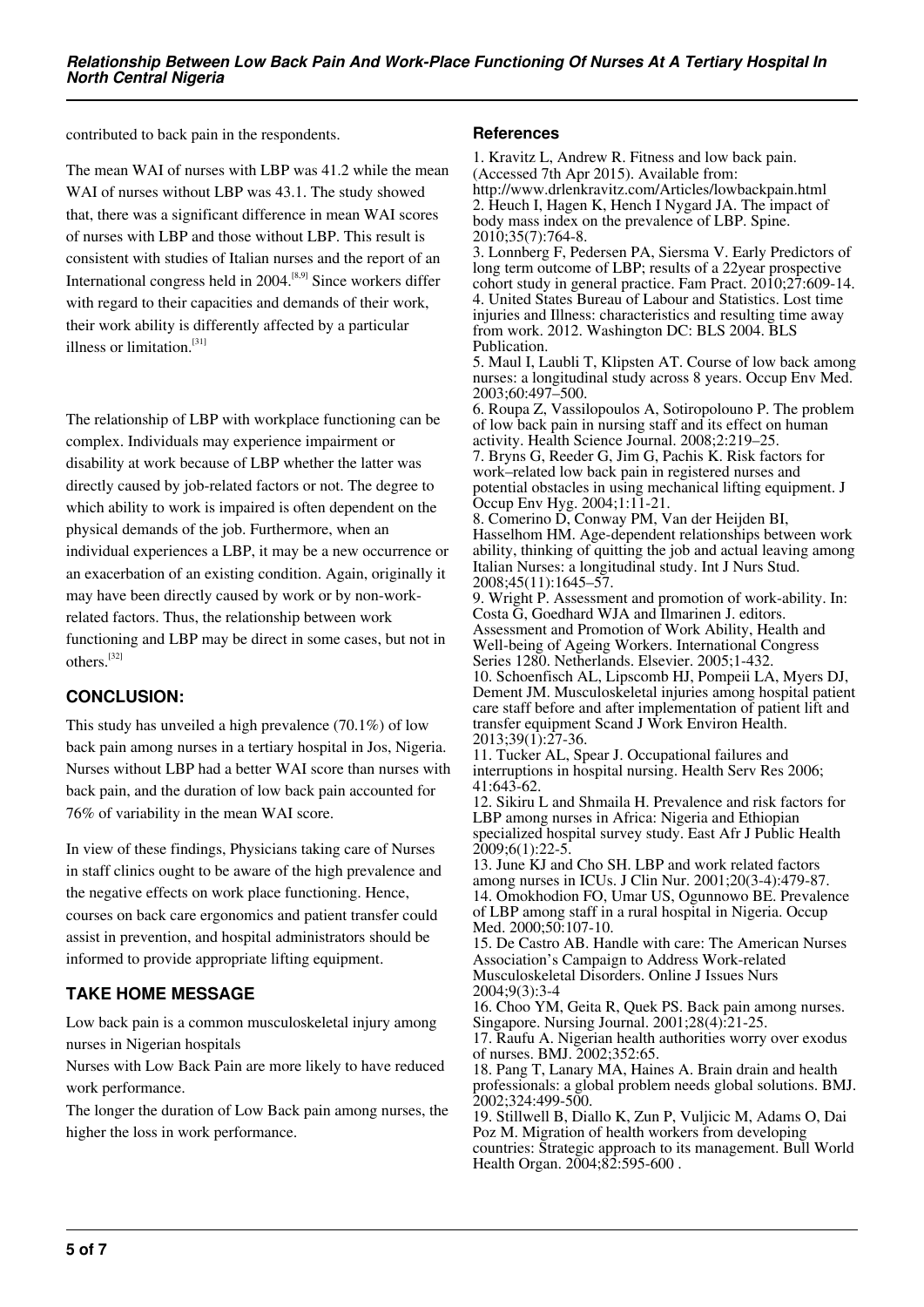20. Lipscons J, TrinRaff A, Brady B, Geiger-Brown J. Health care system charges and reported musculoskeletal disorders among registered nurses. Am J Public Health. 2004;94(8):1431-6.

21. Cunningham TR, Geller ES. Organizational Behavior Management in Health Care: Applications for Large-Scale Improvements in Patient Safety. In: Henriksen K, Battles JB, Keyes MA, editors. Advances in Patient Safety: New Directions and Alternative Approaches. Rockville Agency for Healthcare Research and Quality US. 2008 (Accessed 07/04/2015) Available from:

http://www.ncbi.nlm.nih.gov/books/NBK43716/ 22. Occupational Safety and Health Administration, Guidelines for Nursing Homes: Ergonomics for the Prevention of Musculoskeletal Diseases. (Accessed: 07/04/2015). Available from:

https://www.osha.gov/ergonomics/guidelines/nursinghome/f inal\_nh\_guidelines.html.

23. World Health Organization. Facts sheet. Obesity and overweight. [Updated May 2012; Cited: June 16, 2012]. Available from:

http://www.who.int/mediacentre/factsheets/fs311/en/index.ht ml.

24. Tuomi K, Ilmarinen J, Jahkola A, Katajarinne L, Tukki A. Work Ability Index. Second Revised Occupational Health care. Helsinki: Finish Institute of Occupational

Health. 1998. 25. Hoffmann F, Stossel U, Michaelis M, Nubling M, Siegel A. LBP and Lumbago-sciatica in Nurses and reference group of clerks: a result of a comparative prevalence study in Germany. Int Arch Occup Environ Health. 2002;75(7):484-90.

26. Lin BH, Tsai YA, Chen WC, Hneng SF. Prevalence, characteristics and work-related risk factors of LBP among hospital nurses in Taiwan: a cross-sectional survey. Int J Occup Med Env Health. 2012;25(1):45-50.

27. Sopajareeya C, Viwatwongkasem C, Laprongwatana P, Hong O, Kalempakorn S. Prevalence and risk factors of LBP among nurses in a Thai public hospital. J Med Assoc Thai. 2009;92:593-9.

28. Sherching B, Kaswoski W, Marek T. Relationship between risk factors and musculoskeletal disorders in the nursing profession: a systematic review. Occupational Ergonomics. 2004;4:241-279.

29. Leboeuf-Yde CDC. Body weight and LBP. A systematic review of 56 journal articles reporting on 65 Epidemiologic studies. Spine. 2000;25(2):226-43.

30. Mirtz TA and Greene L. Is obesity a risk factor for LBP? An example of using the evidence to answer a clinical question. Chiropr Man Therap. 2005; 13(2):1340-6.

31. Tuomi K, Huuhtanen P, Nykyri E, Ilmarinen J.

Promotion of work ability, the quality of work and

retirement. Occup Med. 2001; 51:318-324.

32. Monteiro MS, Alexandre NMC. [Work ability and low back pain among workers from a public health institution.] Rev Gaúcha Enferm. 2009;30(2):297-302. Portuguese